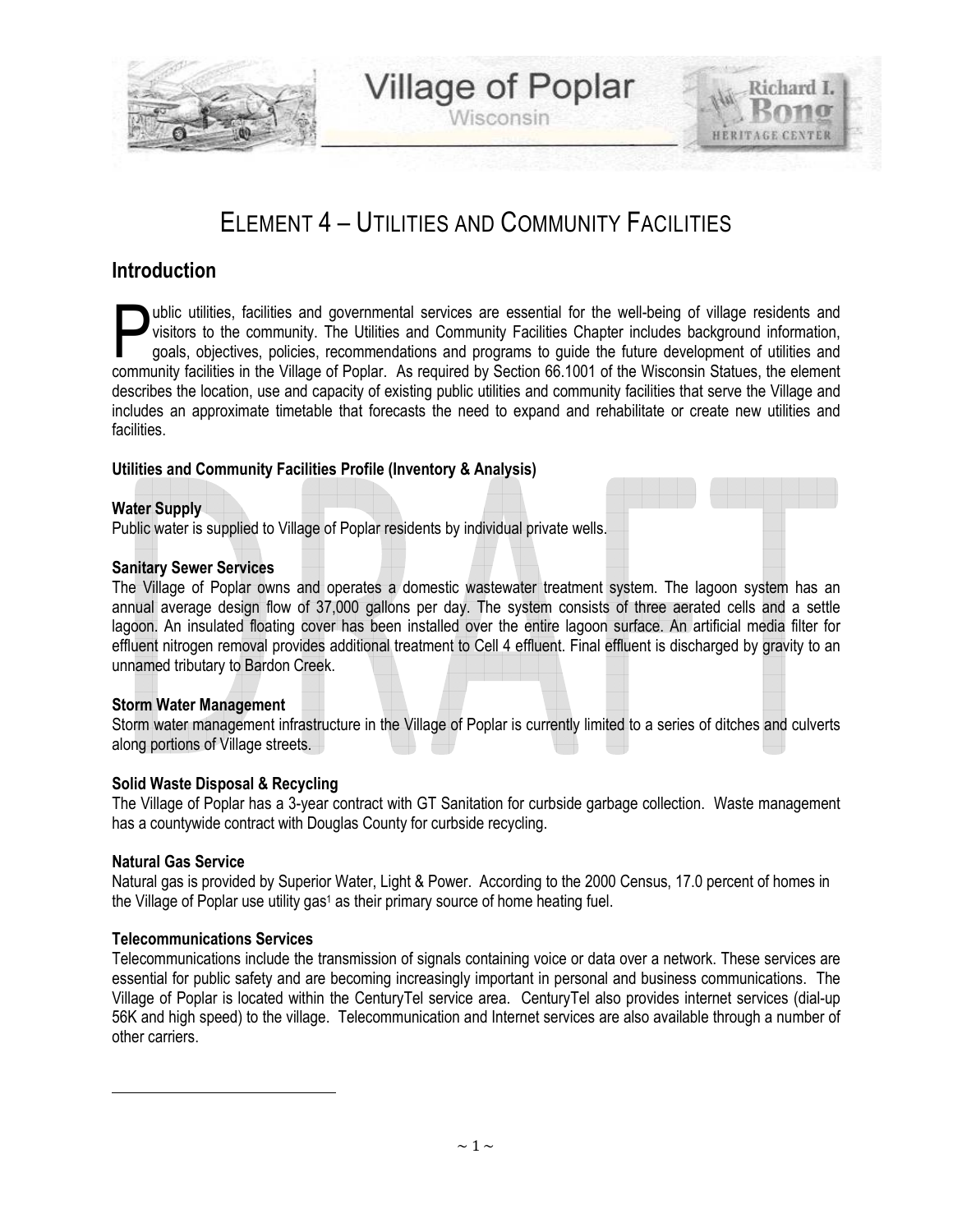

**HERITAGE CENTER** 

#### **Wireless phone service**

Cellular phone services are available in the Village of Poplar and surrounding areas. These services are provided by multiple carriers. The nearest cellular communications tower is located west of Poplar in the Town of Amnicon.

#### **Electric Power Supply**

Electric power is produced and delivered to the Village of Poplar by Dahlberg Light and Power. There are currently no power plants or transmission lines (other than for residential service) running through the Village of Poplar. The nearest power transmission line is the 345 Kv Arrowhead-Weston line which runs from Wausau to Duluth.

#### **Natural Gas**

Natural gas is available to some Village of Poplar residents. Natural gas is provided by Superior Water, Light & Power. According to the 2000 U.S. Census, 17.0% of homes have utility gas as their main source of home-heating fuel.

#### **Government Facilities**

The center of village government operations is the Village Hall located at 4932 S Village Road. The only other government facilities in the Village of Poplar are the maintenance garage and pumping station.

#### **Schools**

The Village of Poplar is located within the Maple School District. The District operates two elementary schools, one middle school and one high school. Both the Northwester Middle and Elementary schools are located within the Village of Poplar on USH 2. Enrollment in the Maple School District has increased by 71 students or 5.1 percent over the past eight years.

| Table X: Maple School District Enrollment 2001-2008 |       |       |       |      |       |      |      |      |        |
|-----------------------------------------------------|-------|-------|-------|------|-------|------|------|------|--------|
|                                                     | 2001  | 2002  | 2003  | 2004 | 2005  | 2006 | 2007 | 2008 | Change |
| <b>Maple District</b>                               | 1,388 | 1,396 | 1,368 | ,399 | 1,337 | .415 | .454 | .459 | $+71$  |
| Course: WILDsperiment of Dublin Instruction         |       |       |       |      |       |      |      |      |        |

Source: WI Department of Public Instruction

The Maple School District anticipates stable or slightly increasing enrollment over the next 10 years. Accordingly, the District has no immediate plans for expansion of facilities. Future events such as the potential Murphy Oil expansion may result in increasing enrollment and necessitate expansion of facilities.

#### **Health Care Facilities**

Currently, there are no health care (hospitals/clinics) facilities in the Village of Poplar. There is however two medically related facilities in Poplar; Orthopedic Spine & Therapy and Northwoods Family Chiropractic. The nearest clinic is the Duluth Clinic in Superior. The nearest hospitals are St. Mary's Hospital of Superior, an affiliate of the St. Mary's Duluth Clinic Health System and St. Luke's Duluth/Superior.

#### **Child (Day) Care Facilities**

Child or daycare facilities located in Poplar were derived from the Wisconsin Department of Children & Families. Within the Village of Poplar there is one licensed group center located at 9503 E US HWY 2, two licensed family providers located at 5319 S Maple Dr. and 5344 S Balsam Dr and one pre-school located at 5161 S CTH P.

#### **Fire Department**

The Poplar Volunteer Fire Department provides fire protection services in the Village of Poplar. The fire hall is located at 4941 S. Village Road across from the village hall. The department has 16 to 20 on-call firefighters with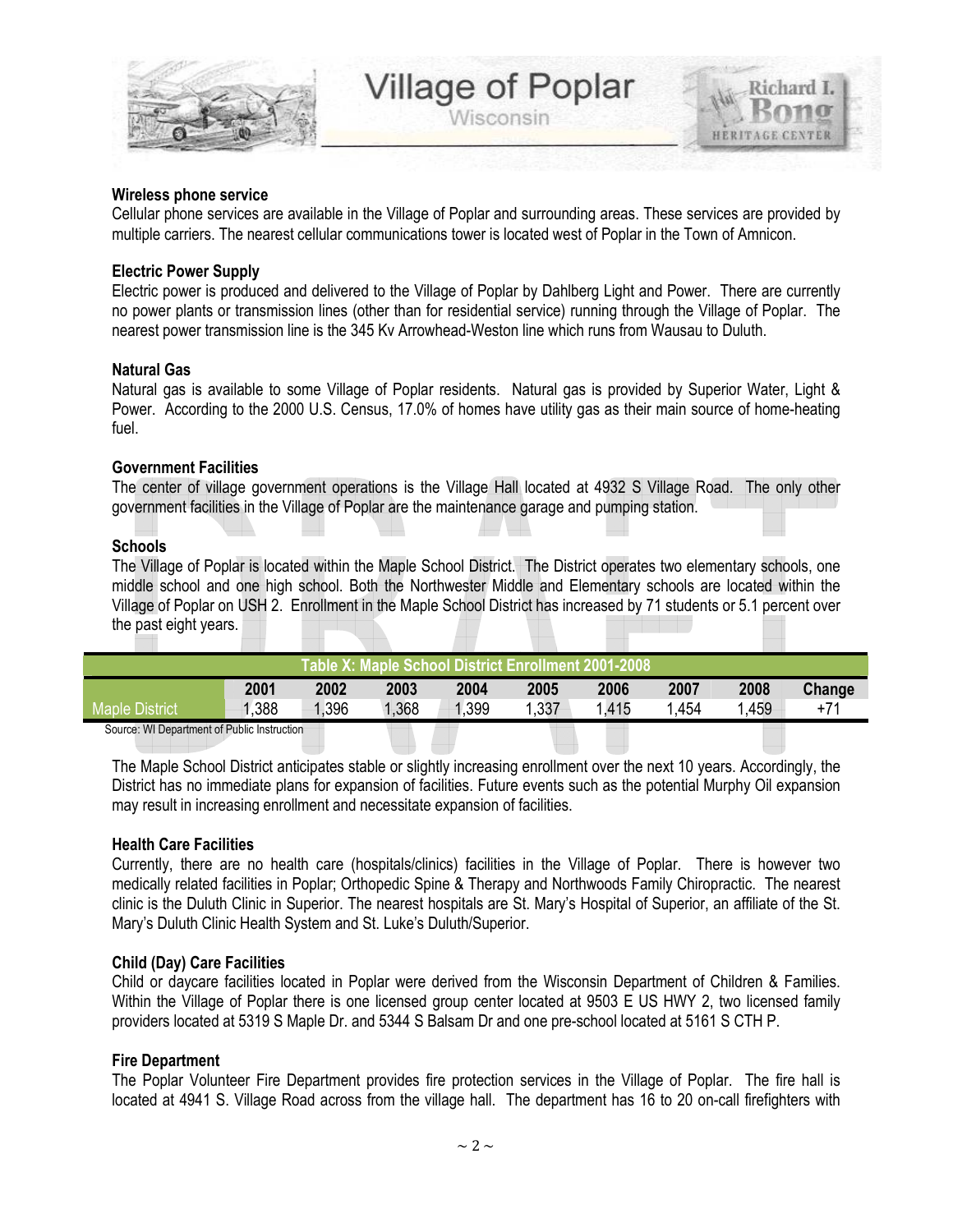

Wisconsin

pagers, 12 first responders and responds to between 40 and 50 calls per year and has Insurance Services Office (ISO) of 9, but coupled with the Maple Fire Department, the ISO rating drops to 7. Department equipment includes a tanker, two pumpers and an equipment van. The department has mutual aid agreements with surrounding fire departments. Future plans for a new fire have been discussed as well as the possibility of moving into the General Mills (Taco) Plant if acquired by the Village.

#### **Law Enforcement**

The Village of Poplar is served primarily by the Douglas County Sheriff's Department located in the City of Superior.

#### **Ambulance Service**

In Wisconsin ambulance service providers are licensed by the Department of Health Services (DHS). There are currently three licensed ambulance service providers in Douglas County. Gold Cross is the primary ambulance service provider to the Village of Poplar.

#### **E-911 System**

Douglas County has had a 911 system in place since the mid 1990's. In 2005, the county applied for and received funding for a Wireless Enhanced 911 Services Grant from the Wisconsin Public Service Commission (PSC). Wireless enhanced 911 enables emergency dispatchers to pinpoint exact locations where wireless calls are made. The system was fully implemented in February of 2007. Emergency calls (landline and wireless) placed from the Village of Poplar are received at the Public Safety Answering Point (PSAP), located in the basement of the Government Center in Superior.

#### **Public Libraries**

Village of Poplar residents patronize the City of Poplar Public Library located 1530 Tower Avenue. Founded in 1888, it serves as the public library for Douglas County. Other areas libraries include Iron River and Lake Nebagamon.

#### **Places of Worship**

Mission Covenant and Peace Lutheran are located in the Village of Poplar.



#### **Cemeteries**

The Poplar Cemetery is located on Cemetery Road in the Village of Poplar. Ample space is available as another section of the cemetery was recently opened.

#### **Parks & Recreation Facilities**

Community parks and recreation facilities in the Village of Poplar include:

- **Bong Memorial Park** Dedicated to the life and times of Richard I. Bong, this small park is located on Main Street and includes picnic tables and memorial sign.
- **Phil Zastrow Little League Ballpark** This park includes bleachers and restrooms.

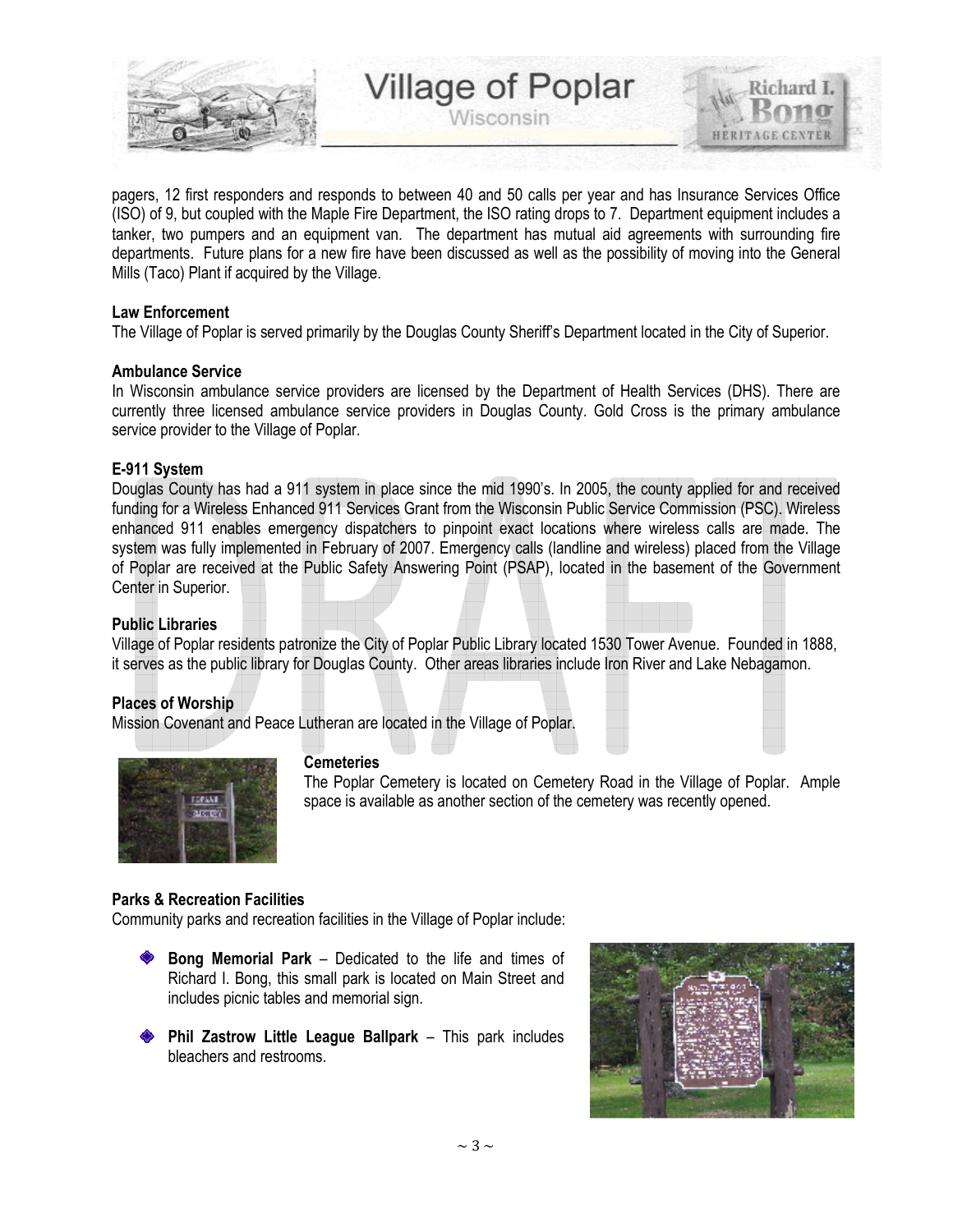

**Lion's Club Ballpark** – Located between North Poplar Dr. and Village Road, facilities include bleachers, ◈ restrooms and a pavilion.

**Baseball Park** – Located at the termination of Park Rd, this baseball park has picnic tables, bleachers and ♦

|                                     | Utilities & Community Facilities Assessment 2010 - 2030 |      |      |       |      |      |                   |      | restro<br>oms. |                                     |
|-------------------------------------|---------------------------------------------------------|------|------|-------|------|------|-------------------|------|----------------|-------------------------------------|
|                                     | Expand                                                  |      |      | Rehab |      |      | <b>Create New</b> |      |                |                                     |
|                                     | 2010                                                    | 2020 | 2030 | 2010  | 2020 | 2030 | 2010              | 2020 | 2030           | Other<br>recreational               |
| <b>Sanitary Sewer Service</b>       |                                                         |      |      |       |      |      |                   |      |                | facilities<br>in                    |
| <b>Storm Water Management</b>       |                                                         |      |      |       |      |      |                   |      |                | Poplar include<br>tennis<br>courts  |
| <b>Water Supply</b>                 |                                                         |      |      |       |      |      |                   |      |                | and ice skating                     |
| <b>Solid Waste Disposal</b>         |                                                         |      |      |       |      |      |                   |      |                | with<br>rink<br>- a                 |
| <b>Recycling Facilities</b>         |                                                         |      |      |       |      |      |                   |      |                | warming<br>house.                   |
| <b>Telecommunication Facilities</b> |                                                         |      |      |       |      |      |                   |      |                |                                     |
| <b>Electrical Service</b>           |                                                         |      |      |       |      |      |                   |      |                |                                     |
| <b>Natural Gas Service</b>          |                                                         |      |      |       |      |      |                   |      |                | <b>Utilities &amp;</b><br>Community |
| <b>Cemeteries</b>                   |                                                         |      |      |       |      |      |                   |      |                | <b>Facilities</b>                   |
| <b>Health Care Facilities</b>       |                                                         |      |      |       |      |      |                   |      |                | <b>Assessment</b>                   |
| <b>Child Care Facilities</b>        |                                                         |      |      |       |      |      |                   |      |                |                                     |
| <b>Law Enforcement</b>              |                                                         |      |      |       |      |      |                   |      |                |                                     |
| <b>Fire Protection</b>              |                                                         |      |      |       |      |      |                   |      |                |                                     |
| <b>Emergency Medical Services</b>   |                                                         |      |      |       |      |      |                   |      |                |                                     |
|                                     |                                                         |      |      |       |      |      |                   |      |                |                                     |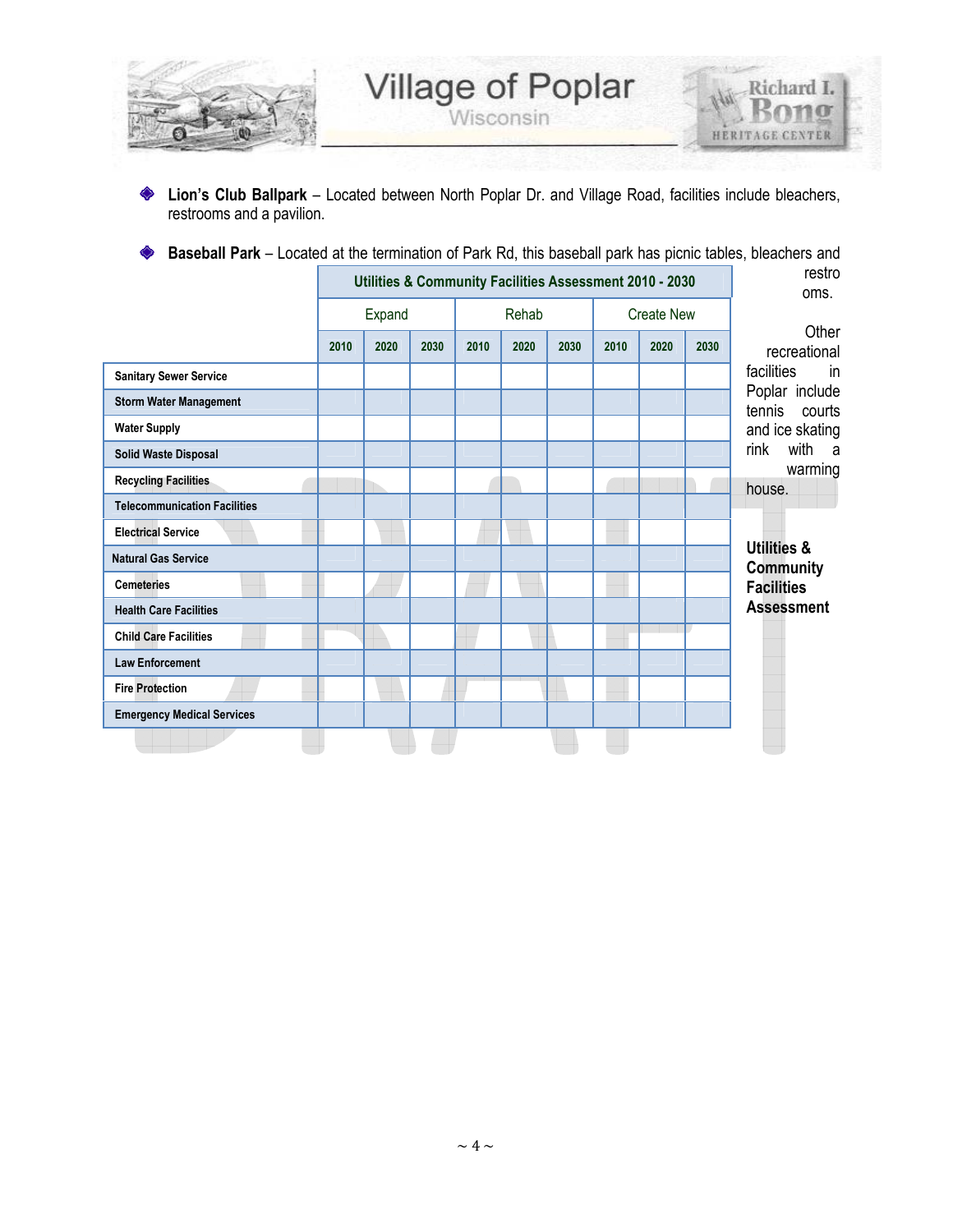

# Village of Poplar



| <b>Hazardous Materials Response</b> |  |  | Wisconsin's                        |
|-------------------------------------|--|--|------------------------------------|
| <b>Public Libraries</b>             |  |  | comprehensiv<br>planning<br>e      |
| <b>Public Schools</b>               |  |  | statutes                           |
| <b>Public Parks</b>                 |  |  | require that a                     |
| <b>Recreational Trails</b>          |  |  | municipalities<br>includes<br>plan |
| <b>Community Center/Garage</b>      |  |  | an                                 |
| <b>Other Municipal Facilities</b>   |  |  | approximate                        |
|                                     |  |  | timetable that                     |

forecasts the need to expand, rehabilitate or create new utilities and facilities.